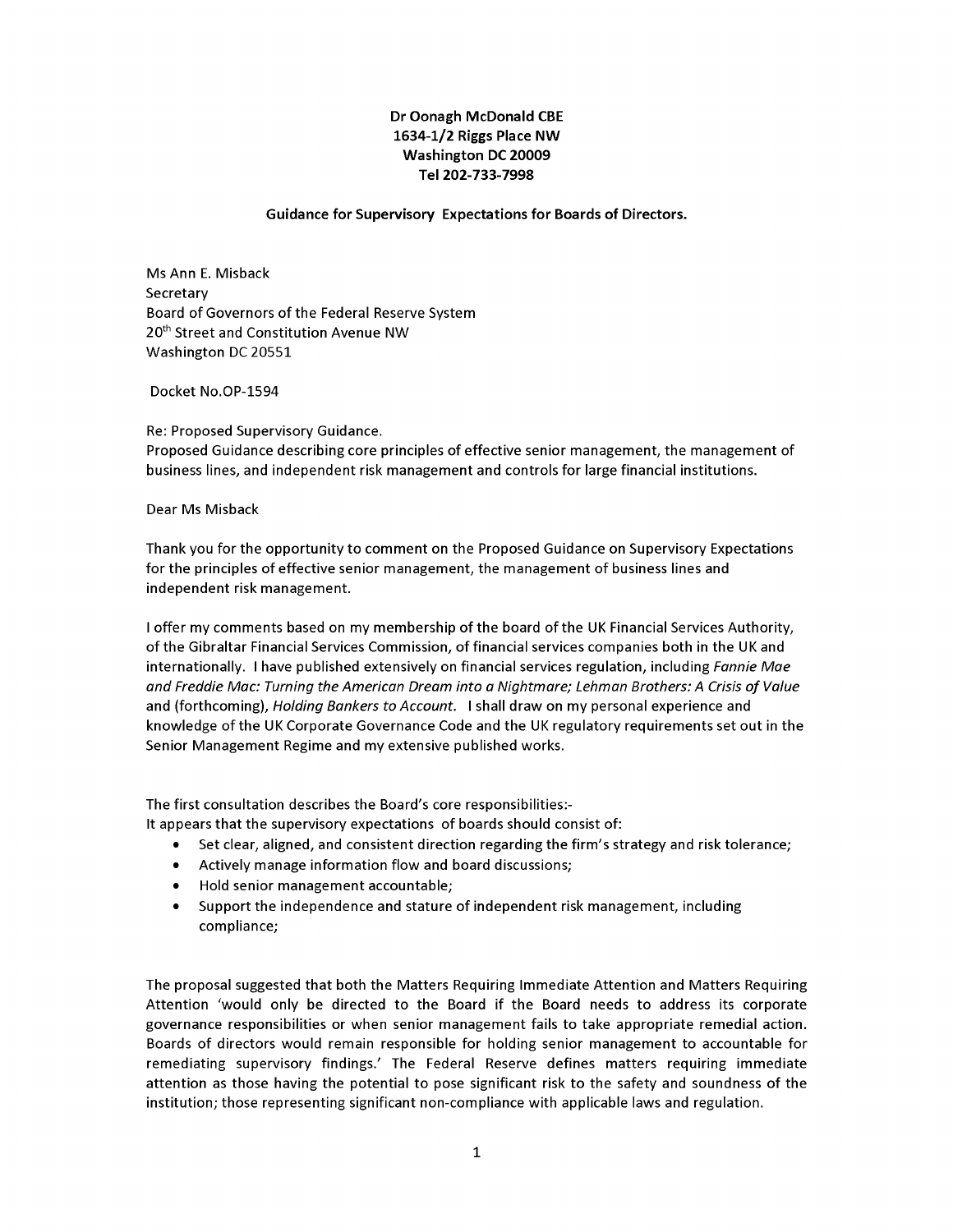*The Federal Reserve Board has requested comments on the proposed gu dance descr b ng core pr nc ples of effect ve sen or management, the management of bus ness l nes and r sk management and controls.*

*The* Federal Reserve invites comments on the proposed guidance, including responses to the *follow ng quest ons:-*

- "What considerations *beyond those* (italics mine) outlined in this proposal should be *cons dered n the Federal Reserve's assessment of whether an LFI has sound governance and controls such that the f rm has suff c ent f nanc al and operat onal strength and res l ence to ma nta n safe and sound operat ons"?*
- "How could the roles and responsibilities between the board of directors, set out in the *proposed board effect veness gu dance and between the sen or management, bus ness l ne management and IRM be clar f ed"?*

*The f rst ssue to be cons dered s the structure of the board and then ts relat onsh p to sen or management and key off cers. My v ew s that the structure of the board, the mandatory (as opposed to the voluntary separat on of the roles of cha rman and ch ef execut ve, as may be the case w th some compan es and f nanc al nst tut ons n the USA), and the clar f cat on of report ng l nes and respons b l t es, should be an essent al part of the Federal Reserve's assessment of an LFI's sound governance and controls. The structure outl ned here also enables the roles and respons b l t es to be clar f ed.*

*The UK Corporate Governance, publ shed by the F nanc al Report ng Counc l, requ res the separat on* of the roles of chairman and chief executive. It is true that this falls under the rubric of 'comply or *expla n', as part of the L st ng Rules of the Stock Exchange, but that s a more effect ve means of enforcement than t m ght appear at f rst s ght. More than that, the L st ng Rules requ re compan es to make a statement of how they apply the Code and the assoc ated Pr nc ples. The Rules also requ re compan es to make <sup>a</sup> statement of how they have appl ed the Pr nc ples ' n <sup>a</sup> manner that would enable the shareholders to evaluate how the Pr nc ples and assoc ated gu dance have been appl ed.' That enables the company to do more than baldly state that the roles have been separated but t should show how the board has been able to set the company's purpose and strategy, met object ves and ach eved outcomes through the dec s ons t has taken. A fa lure to separate the roles has to be noted n the company's annual report and w ll ra se quest ons from nvestors, analysts and commentators.*

*The cha rman s expected to 'lead the board and s respons ble for ts overall effect veness n d rect ng the company. The cha r should demonstrate ndependent and object ve judgement, and promote a culture of openness and debate by fac l tat ng construct ve relat onsh ps between d rectors; n part cular, the cha r should ensure the effect ve contr but on of all non-execut ve d rectors'.*

*The Code requ res a d v s on of respons b l t es between the leadersh p of the board and the execut ve leadersh p of the bank. The respons b l t es of the cha rman (and the ch ef execut ve, sen or ndependent d rectors, board comm ttees and management ) are def ned not only n terms of general pr nc ples but also must be set out n wr t ng, agreed by the board and made publ cly ava lable. The general pr nc ples also set out the parameters for the d v s on of respons b l t es,*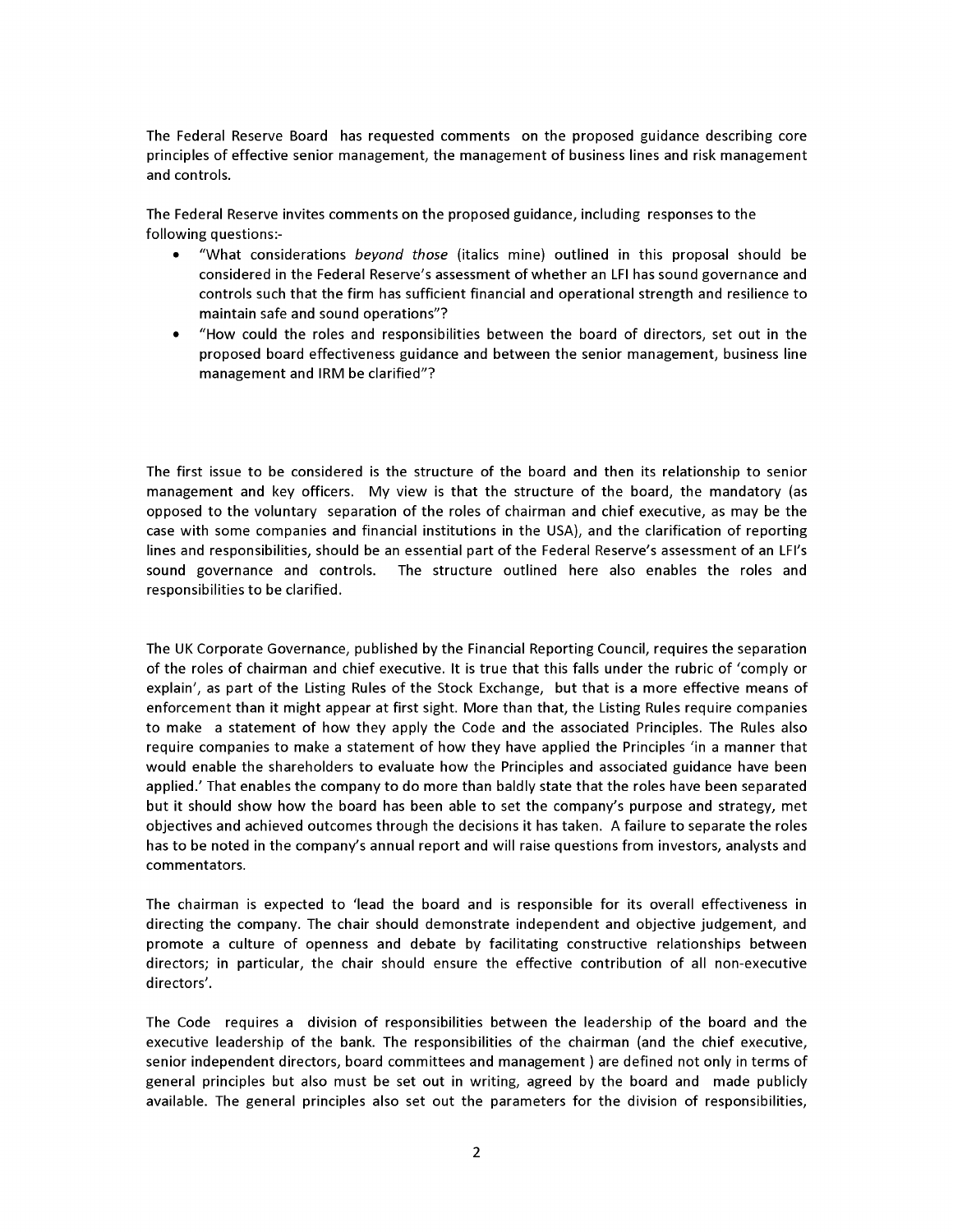*wh ch suggest that the d v s on cannot dev ate from those pr nc ples, s nce these are set out the expected relat onsh p between the cha r and the CEO. 'The CEO s respons ble for propos ng strategy to the board, del ver ng t as agreed and ensur ng t mely and balanced nformat on s presented n order for the board to make dec s ons effect vely'. The cha r should also set 'clear expectat ons concern ng the company's culture, values and behav ours, and the style and tone of the board d scuss ons'. Those are the expectat ons set out n the UK's Corporate Governance Code. The F nanc al Report ng Counc l's Gu dance for cha rman prov des a useful summary of the expectat ons of the cha rman and the d fferences n the rev sed gu dance on board effect veness, n the r proposed rev s ons to the Code, ssued n December, 2017. The cha r's role s, for example' sett ng the agenda for the board wh ch s pr mar ly focussed on strategy, performance, value creat on, and accountab l ty and ensur ng that ssues wh ch are relevant to the board are reserved for board decision,* based on a *timely* flow of accurate, high quality and clear information.

*The UK Corporate Governance Code has long requ red the separat on of the role of ch ef execut ve and cha rman on the bas s of 'comply or expla n' as deta led above. However, the separat on of the roles s now a regulatory requ rement, as part of the sen or management reg me ntroduced after the f nanc al cr s s and effect ve s nce 2014, but elaborated n the Prudent al Regulatory Author ty* and the Financial Conduct Authority's Supervisory Statement, "Strengthening Accountability in *Bank ng" n May, 2017. The funct ons of the cha rman are descr bed as 'cha r ng and oversee ng the performance* of the board, leading the development and overseeing the firm's policies and *procedures for the nduct on and development of all d rectors' and 'lead ng the development of the f rm's culture by the board'. More mportantly, the PRA adds that the role of cha rman s' ntegral to the firm's* safety and soundness'. The PRA then expects the chairman to proactively to remain *appr sed of matters related to the board and ts nd v dual comm ttees by, for example, hav ng regular d scuss ons w th the cha rs of the Aud t, R sk and Remunerat on outs de board meet ngs. All of th s means that the cha rman's role s more demand ng than that of the other non -execut ve d rectors, a role demand ng up to three days a week depend ng on the s ze and complex ty of the bank.*

*One of the ssues for wh ch the cha rman and the board would be held respons ble s the fa lure of the cha rman and non-execut ve d rectors who had ser ous concerns about an overly dom nant CEO, to address, record or d scuss n the board meet ngs or w th the superv sors. The UK regulators had good reason to regret the overween ng power of a dom nant CEO. That was the case w th the Royal* Bank of Scotland in the hands of Sir Fred Goodwin as CEO and a weak chairman, who was in fact the *former CEO. Of course, that was one element n the complex reasons for the fa lure of the bank, but* an examination of the causes of the failure shows that to a large extent they were caused by the way  *n wh ch the bank was run, such as an over rel ance on short-term fund ng; the bank's underly ng asset qual ty and substant al losses n cred t trad ng act v t es. The straw that broke the camel's back was the acqu s t on of ABN-AMRO on the bas s of wholly nadequate due d l gence. The dec s on was taken w thout an understand ng of the r sks nvolved n ntegrat ng such a complex organ sat on nto RBS, but mot vated by self aggrand sement, the des re to become a major global player. The F nanc al Serv ces Author ty's report on the bank's fa lure c tes ts 'governance arrangements' and refers to the CEO's 'management style d scouraged robust and effect ve challenge.' (The Fa lure of the Royal Bank of Scotland, F nanc al Serv ces Author ty Board Report, 2011).*

*Another example from the cr s s s that of Lehman Brothers. D ck Fuld was both cha rman and ch ef execut ve, a man well-known for a strong and dom nat ng personal ty. H s amb t on was to make the company the largest and wealth est nvestment bank. To ach eve that he was determ ned to set as de the recommendat ons of h s ch ef r sk off cer, Madelyn Antonc c. She was well-qual f ed for the role, a former Goldman Sachs mortgage trader w th a Ph.D n Econom cs from New York Un vers ty. She set up a well-managed and well respected r sk management team w th a staff of 170 and an*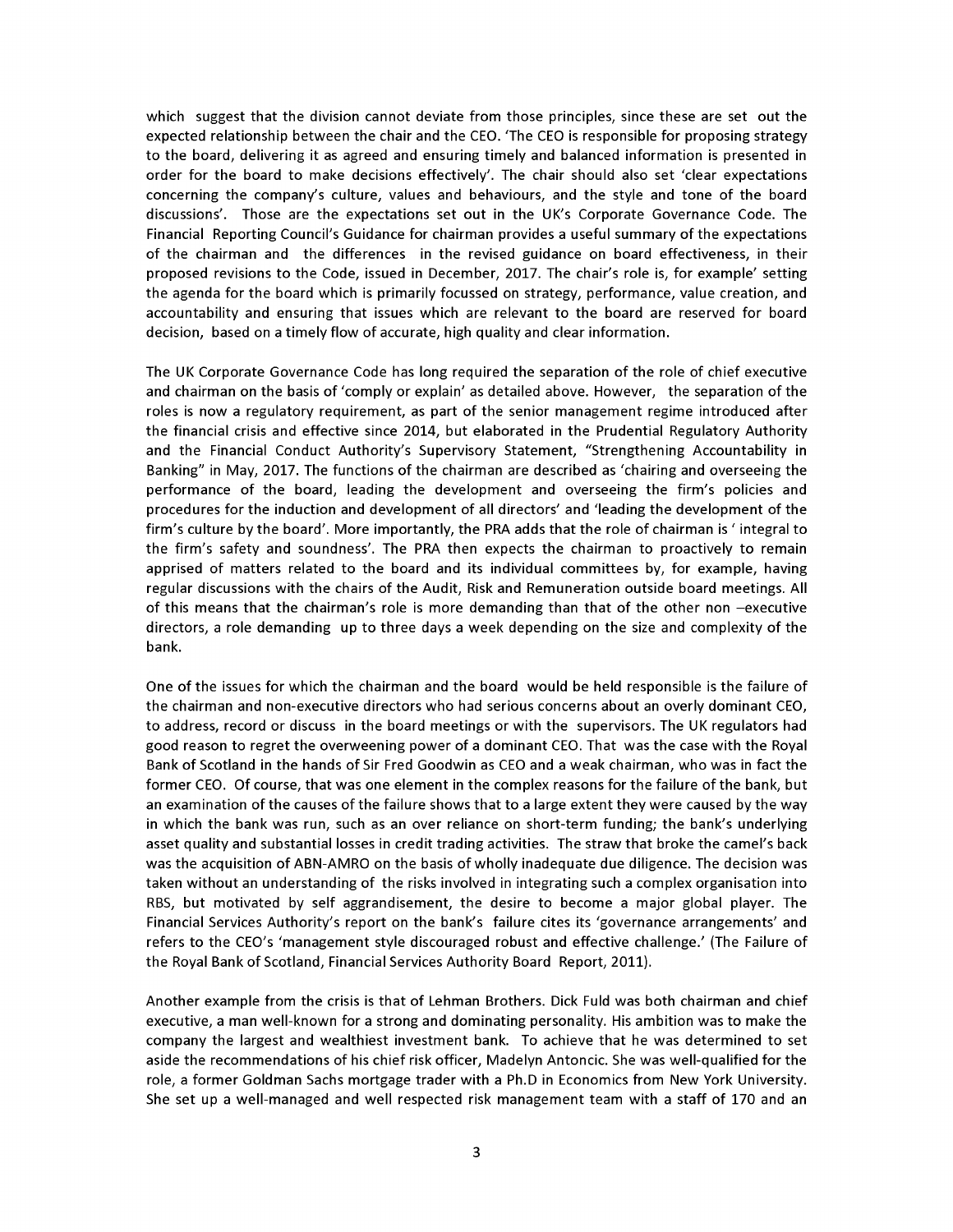*adm rable r sk management funct on. Fuld gnored the r sk management l m ts set by the CRO; ndeed, del berately overruled them as he sought to expand nto commerc al real estate and nvest ng n MBSs. He f rst s del ned her and then replaced her w th the CFO Chr s O'Meara, who was* supportive of Fuld and had no formal risk management training. Antoncic was dismissed in *2007, but then became V ce Pres dent and Treasurer of the World Bank.*

*Follow ng the f nanc al cr s s, Basel recommended a d fferent structure for management of r sk. The Gu del nes Pr nc ples for Corporate Governance for Banks n July 2015. It clearly d st ngu shes between the funct on of the board and of sen or management. The board has ult mate respons b l ty for* the banks' business strategy and financial soundness, key personnel decisions, internal *organ sat on and governance structure and pract ces, r sk management and compl ance obl gat on. Apart from sett ng out the organ sat onal structure of the bank, and def ne the respons b l t es of the board, the cha rman and the CEO, and of sen or management and the board.*

Basel describes the business units as the 'first line of defence,' as they take risks and are responsible *and accountable for the management of such r sks. The bus ness un ts should ' dent fy, assess and report such exposures'* within the limits of the bank's risk appetite and its policies, procedures and *controls. The r sk management funct on s the 'second l ne of defence' for r sk management. It mon tors the bus ness l nes' r sk act v t es and oversees them and assesses them ndependently of the bus ness l ne. Part of that second l ne of defence s an ' ndependent and effect ve compl ance funct on.' The board should approve the compl ance pol c es to be commun cated to all staff and report* to the board on how the bank is managing its compliance risk. The third line of defence is the  *nternal aud t, capable of prov d ng an ' ndependent and effect ve' rev ew and object ve assurance of the qual ty and effect veness of the bank's nternal control system'.*

*The* UK regulatory authorities have implemented the Basel's Corporate Governance Principles for *Banks n such a way that the roles and respons b l t es of the r sk management funct on, nternal aud t and compl ance and the r report ng l nes are clearly def ned and the r ndependence s more eas ly guaranteed. The Sen or Management Reg me establ shes four board subcomm ttees. They are as follows:-*

- *• Aud t Comm ttee;*
- *• R sk Comm ttee;*
- *• Remunerat on Comm ttee*
- *Nominations Committee.*

*Each of these comm ttees s cha red by a non-execut ve member of the Board. Both the cha r of the aud t and the r sk comm ttees have to meet further requ rements beyond the f tness and propr ety requ red of all members of the board.*

*The cha r of the aud t comm ttee s both respons ble for oversee ng the performance of the aud t committee-and* also for overseeing the integrity and independence of the firm's internal audit.

*The nom nat ons comm ttee and the remunerat on comm ttee oversee appo ntments to the board and the development and mplementat on of the f rm's remunerat on pol c es and pract ces.*

*The cha rman or the cha r of the Aud t Comm ttee are respons ble for ensur ng and oversee ng the integrity* and independence of the compliance function, including the head of compliance. The *advantage here s that each of the heads of compl ance, r sk management, f nance and nternal aud t can d scuss any ssues wh ch cause them concern w th e ther the head of the relevant comm ttee or the cha rman. As already noted, the cha rman s expected to act vely rema n fully nformed of all the issues* relating to the board and its individual committees by having regular meetings with the chairs *of each of the comm ttees and would also have nformal meet ng w th those n charge of f nance, compl ance, r sk management and nternal aud t. The cha r's role requ res such meet ngs to take place and, where ser ous matters are nvolved wh ch m ght requ re the board to take act on, the*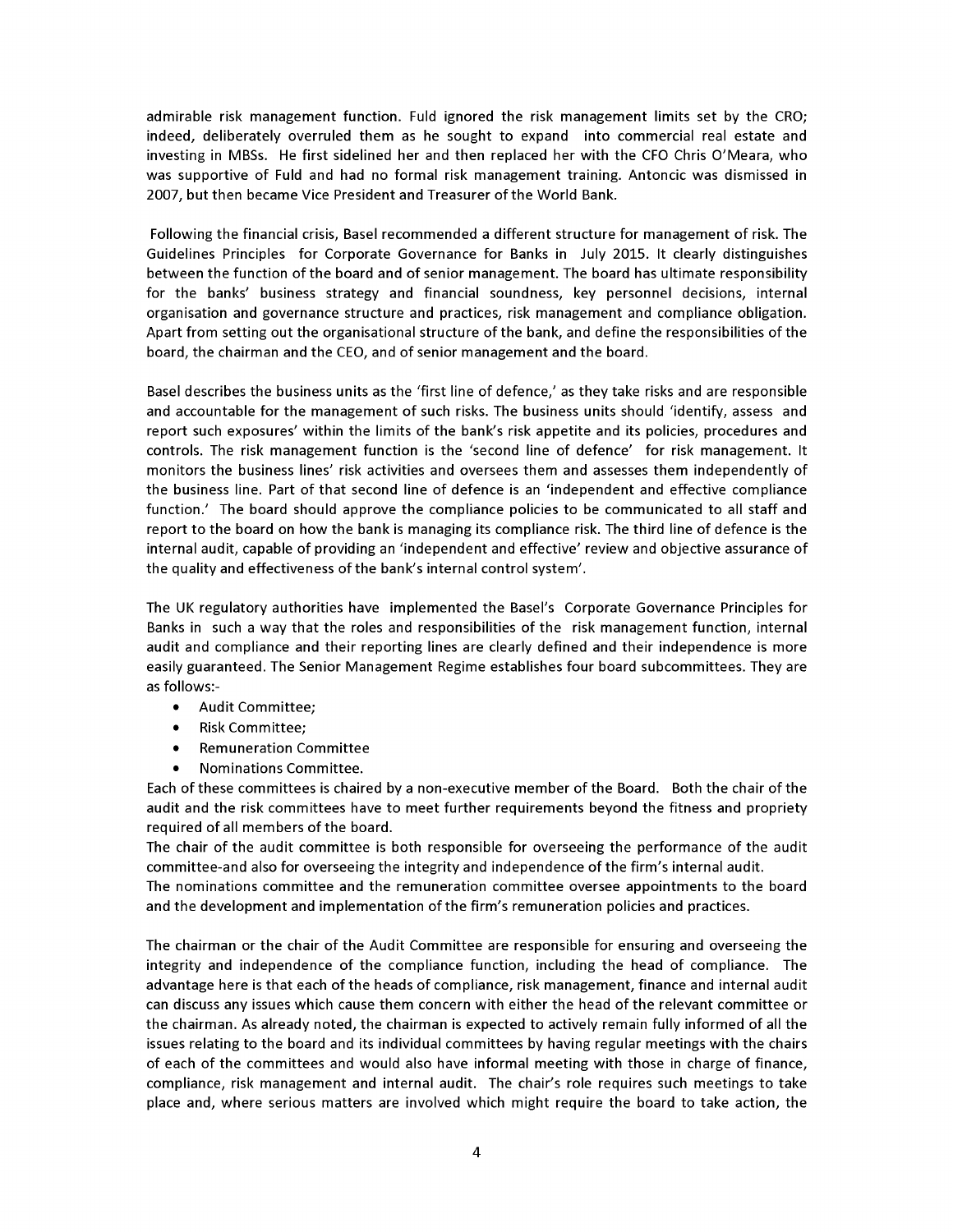*meet ngs would be extended to meet ngs of the board attended only by non-execut ve d rectors. Thus, the Dr Antonc cs of r sk management would always have had another means of handl ng the ssues of r sk l m ts be ng overr dden.*

*The* UK's senior management regime clarifies the distinction between the roles of senior *management and the board, as each sen or manager has to s gn <sup>a</sup> 'statement of respons b l ty' sett ng out clearly the role they are undertak ng and descr b ng those areas of the they are act v t es for wh ch they are respons ble. The UK regulators also requ re a management respons b l t es map, wh ch descr bes the bank's management and governance arrangements n a s ngle document. What s also very mportant about th s map s that t ncludes key report ng l nes, comm ttee structures and deta ls about key management and the r respons b l t es. These documents and the deta led descr pt ons requ red also make the d st nct on between the roles of the board and ts members clear. From that po nt of v ew, the UK requ rements ass st w th the d st nct on between the role of the board and of sen or management. Spl tt ng the roles of cha rman and the CEO make the d st nct on clear as well. Far from be ng an onerous requ rement, banks use the r annual reports to spell out the r r sk management procedures and what k nd of r sks the bank s prepared to take on. R sk l m ts may not be set out n the annual report but a clear nd cat on of the level (low) and qual tat ve nature of the r sks the bank s prepared to handle as part of ts bus ness model.*

*An acceptance of th s framework would ensure that the Board as access to 't mely, useful and accurate nformat on to the board.' That would not just be the respons b l ty of sen or management; indeed,* that is the responsibility of the chairman. The board's chairs of each committee and the *cha rman rece ve the reports from Internal Aud t, F nance and the Ch ef R sk Off cer. In add t on, t would* alter the supervisory expectations relating to the assessment of the risk management *framework.* The same issues arise for the implementation and execution of strategy and risk *tolerance, where the spec f c bus ness and r sk object ves should al gn w th f rmw de strategy and risk tolerance should be agreed* with *senior management* and *assessed by the risk management department, not only reported to sen or management. The CRO should be more than ' nvolved n any proposal to make except ons to establ shed r sk l m ts, nclud ng on a temporary bas s, should prov de an assessment of any such proposal, and escalate the proposal to the board of d rectors as appropr ate.' Changes n the word ng here, though apparently m nor, are mportant. The CRO should* not be 'involved in' any such proposal as that implies being part of the decision -making *process. The CRO should be n a pos t on to assess the mpl cat ons of any such proposal, warn aga nst ts adopt on f the r sks are too great, and escalate th s to the Cha r of the R sk Comm ttee and the Cha rman, f t appears that the adv ce or warn ngs are be ng overr dden or gnored or f the board should be fully aware of the add t onal r sks. The board should be able to d scuss the ssue n depth and agree the proposed changes.*

*One feature wh ch s necessary for the CRO and all sen or management to assess the r sks faced by* the bank is the ability to assess the risks faced by the bank as a whole. For that, the bank should be *able to dent fy concentrat ons of r sk. Both the proposed superv sory gu dance for the core pr nc ples of the management of bus ness l nes and of Independent R sk Management and Controls should ncorporate Basel's Pr nc ples for effect ve r sk data aggregat on and r sk report ng.*

*The gu dance for r sk management should nclude more gu dance on aggregat ng r sk exposures so that concentrat ons can be dent f ed qu ckly and accurately across bus ness l nes and between legal ent t es. R sks cannot be properly managed w thout eff c ent r sk data aggregat on. Some banks were unable to manage r sks adequately for th s reason dur ng the f nanc al cr s s. What a bank has to do s to develop the ab l ty to def ne, gather and process r sk data accord ng to the bank's report ng requ rements so that the total r sk can be measured aga nst ts r sk tolerance/ r sk appet te l m ts.*